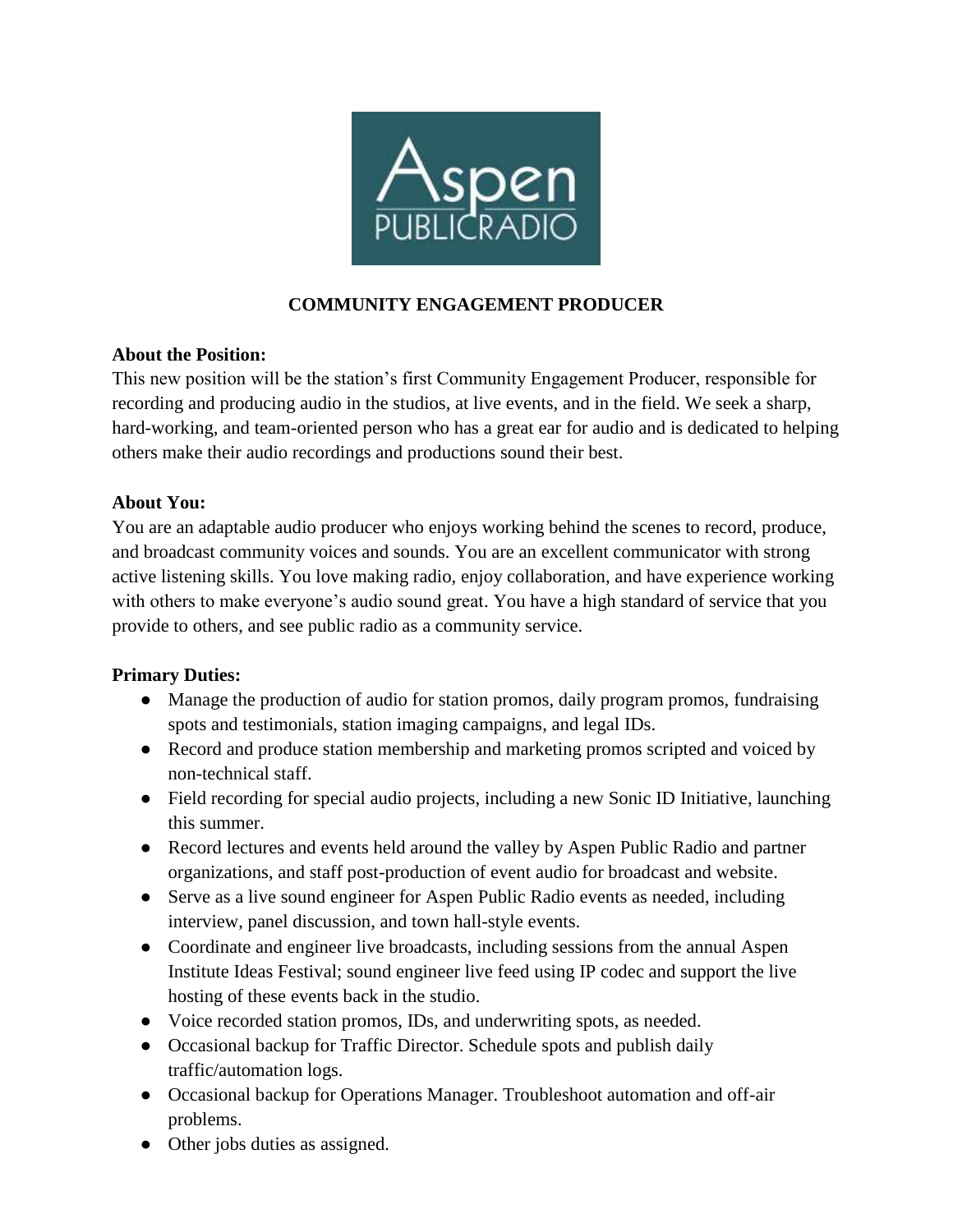#### **Minimum Requirements:**

- Experience with digital editing software and production for radio broadcast or other audio distribution. Adobe Audition proficiency preferred.
- Experience with audio equipment, including studio consoles, mixers, and microphones.
- Must have adequate hearing to make audio quality determinations, adequate vision to read user access panels on broadcast electronic components, and physical mobility and dexterity to access electronic devices and wiring in studios, server racks, and in sound booths at event sites.
- Ability to stay calm, think clearly, act strategically, and prioritize tasks during live events or when on broadcast deadlines.
- Ability to occasionally lift up to 25 pounds.
- Must be able to work occasional non-standard hours for events, field recording, and broadcast emergencies.
- Bachelor's degree in related field or high school diploma and significant audio production experience.

## **Additional Desired Skills and Attributes:**

- Previous public radio experience.
- Understanding of public radio programming and the sound of public radio.
- Familiarity with radio automation systems and other audio and broadcast software.
- Experience with live sound engineering.
- Experience scripting and producing public radio station interstitial audio like promos and imaging spots.
- Knowledge of sources and best practices for legally obtaining music for broadcast production.
- Experience voicing scripts for audio production.

# **How To Apply:**

Please send a cover letter, resume, three references, and any examples of audio you have produced to jobs@aspenpublicradio.org with Community Engagement Producer in the subject line. If you submit audio samples, please explain what they are and how they illustrate your skills and experience. Application review begins Monday, May 23 and will continue until a hiring decision is made. No phone calls, please. This is a full-time salaried position that reports to the Program Director and Operations Manager.

Aspen Public Radio offers full-time staff benefits, including employer-paid health insurance, 401k match, and paid vacation. Ski and bus pass financing, shared passes to world-class events such as the Aspen Film Festival, Aspen Institute Ideas Festival, and Aspen Music Festival and School summer season are available. This position is based at our Aspen, Colorado, studios, with an annual salary of \$54,000. Aspen Public Radio is an equal opportunity employer. Applicants are considered for employment without regard to race, creed, color, religion, national origin, sex,